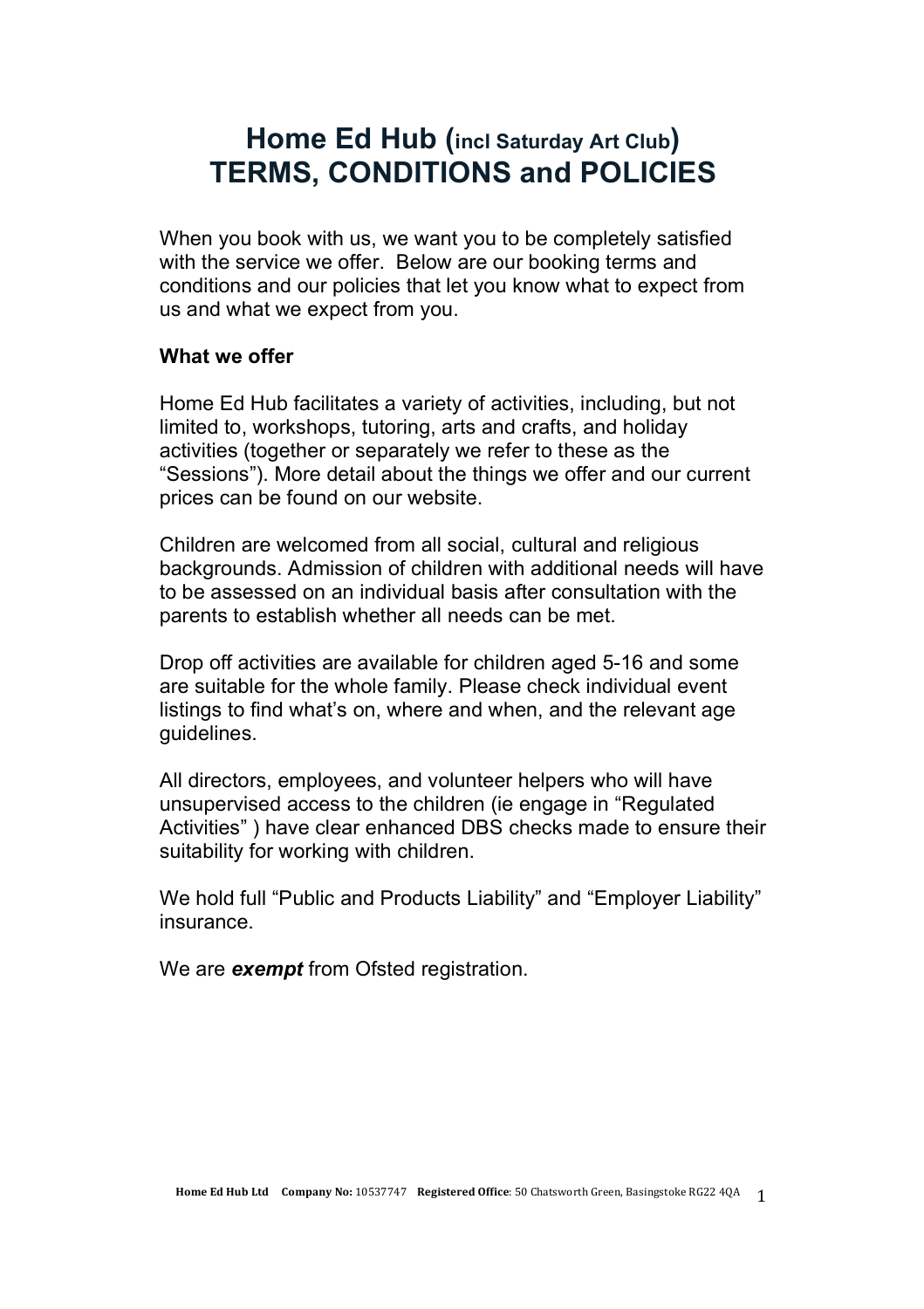# **Bookings**

Bookings are subject to availability, and accepted on a first-come, first-served basis. To secure a place a fully completed registration form, accompanied by full payment of the fee as detailed in the event listing, is required.

No bookings are confirmed until payment is received in full. **We don't hold places open.**

All places at Home Ed Hub activities need to be booked in advance. Registration on the day may be accepted depending on the availability of places, but we cannot guarantee a place so please have alternative arrangements in case we don't have any places left on that day.

## **Payment**

Our preferred payment method is direct electronic bank deposit (via internet or telephone banking) to **sort code: 40-09-18 Account Number: 82122030 Account Name: Home Ed Hub**.

We also accept Paypal payment through info@homeedhub.com. Cheques may be accepted by prior arrangement, and subject to an admin fee. Any cheques returned by the bank will result in cancellation of the booking and you will be liable for any bank charges that result. Cash payment will only be accepted for on-theday bookings subject to space availability.

We regret that we are unable to accept childcare vouchers.

## **Cancellation and Refund Policy**

Payment is non-refundable except where sessions are cancelled by Home Ed Hub.

## **Sickness**

Children must not attend if they are unwell.

If they have had vomiting, diarrhoea, conjunctivitis, head lice or any other infectious ailment they are not permitted to attend until they have been clear of symptoms for 48 hours.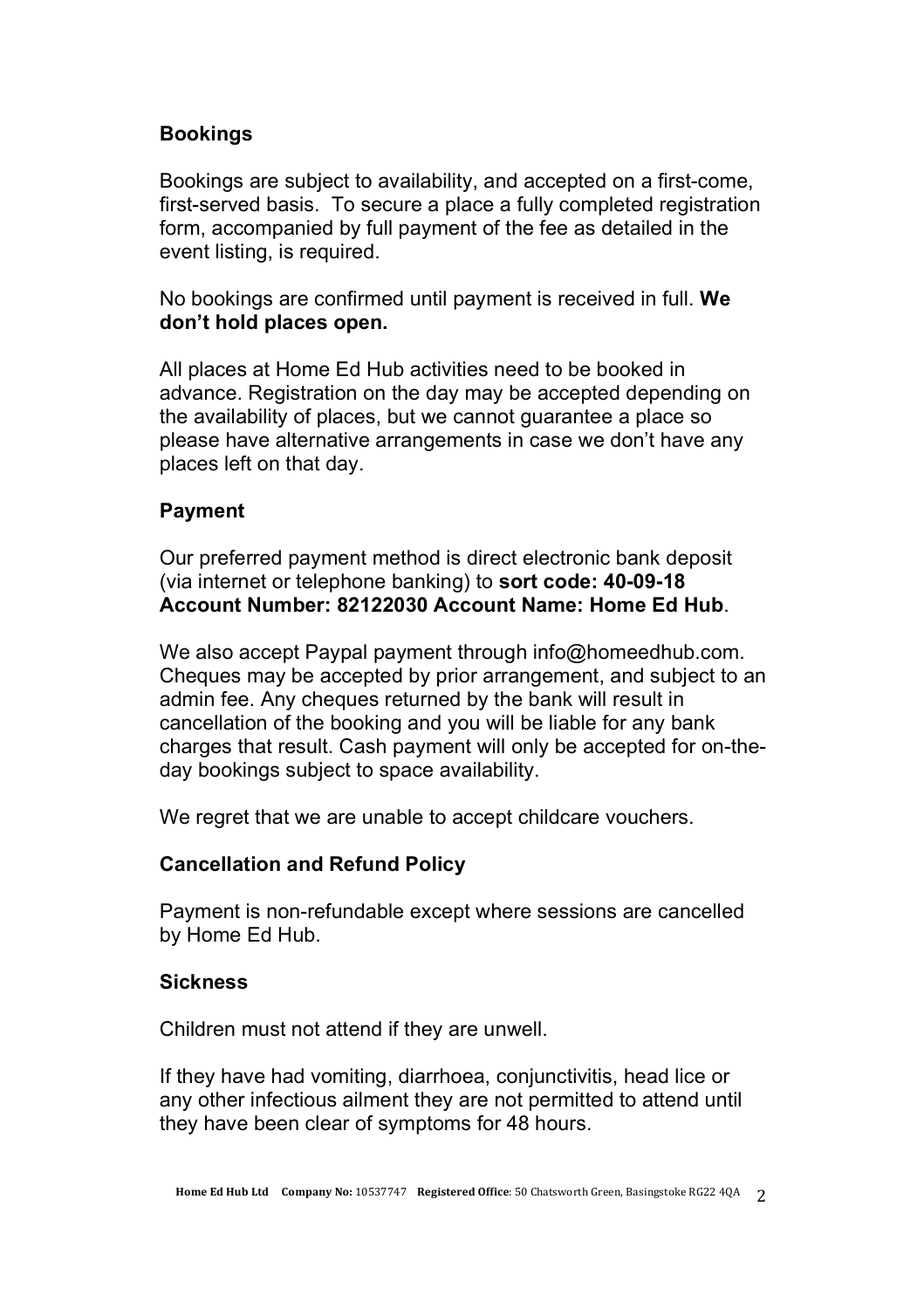Where a child falls ill during the day and we think it necessary, their parent/guardian shall be called to take the child home and you agree to collect your child without delay.

## **Arrival**

On arrival at a session the child will sign in to the attendance register.

We are unable to take responsibility for children who arrive earlier than the advertised start time.

## **Security**

Children (under 12) are not allowed to leave the premises during the activities, without supervision. Entrances and exits will be suitably protected to ensure children cannot leave and people cannot enter without permission.

All visitors must have a valid reason for their visit. Visitors will never have *unsupervised* access to areas where children are present.

# **Missing Child Procedure (Children Under 12 Years of Age)**

We are always alert to the possibility (no matter how remote or unlikely) that despite our security precautions children could go missing during sessions. To minimise the risk of this happening we will ensure there are always sufficient staff and will keep group sizes manageable.

Staff will also carry out periodic head counts.

If a child cannot be located, the following steps will be taken:

- All staff will be informed that the child is missing.
- Staff will conduct a thorough search of the premises and surrounding area.
- After 10 minutes the police will be informed. The manager will then contact the child's parent/s or quardian/s.
- Staff will continue to search for the child whilst waiting for the police and parents to arrive.
- We will maintain as normal a routine as possible for the rest of the children present.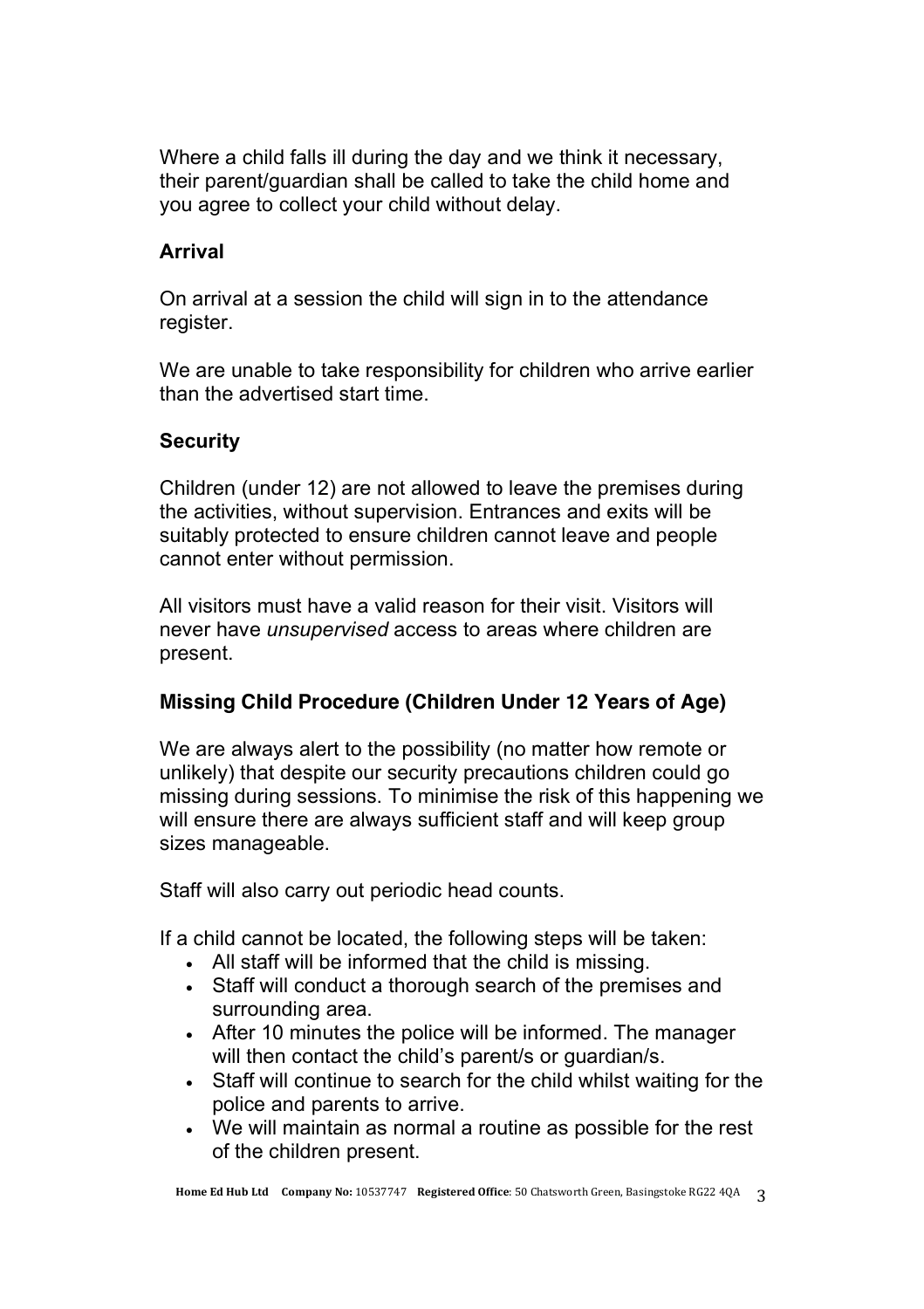• The manager will liaise with the police and the child's parent or guardian.

The incident will be recorded in the Incident Log. A review will be conducted to identify and implement any changes to procedures as necessary.

#### **Departure**

Children must be signed out before they leave.

Children will only be released to an adult who has been authorised (on their registration form) to collect them.

The child's parent or guardian must inform Home Ed Hub in advance if someone who is not listed on the registration form is to collect the child. A password must be provided in this instance. The manager will contact the main parent or guardian for confirmation if they have any concerns regarding departures.

The parent or guardian must notify the manager if they will be late collecting their child\*. If we are not informed the Uncollected Children Policy will be followed.

No child aged under 12 will be allowed to leave unaccompanied.

A child aged 12+ may sign themselves out at any time.

## **\*Late Collection Fee**

Home Ed Hub reserves the right to charge additional fees for late collection at a rate of £5.00 per child for every period of 15 minutes or part thereof that elapses after the appointed collection time. This fee shall be notified to you by invoice and payable within 24 hours.

## **Food**

Children attending activities may bring a packed lunch, snacks, or drinks if required.

In respect of allergies that others may have please do not bring products containing nuts.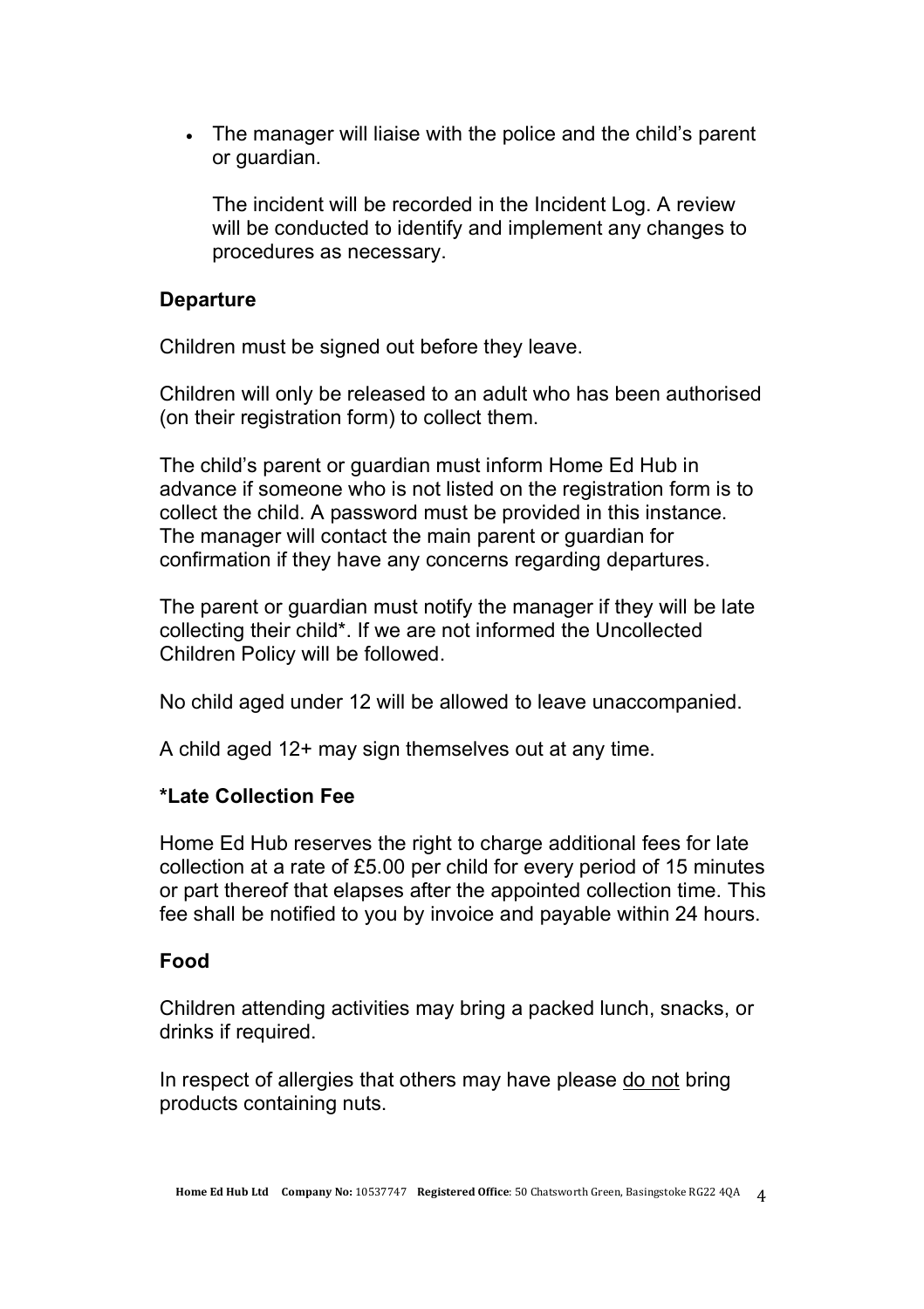## **Behavioural Standards and Exclusion**

Home Ed Hub expects all children to behave at all times in a manner that is acceptable to both fellow children and staff.

We reserve the right to exclude a child from activities where he/she fails to maintain the required behavioural standard. Such failure shall include, but not be limited to, bad behaviour, racial, sexual, verbal or physical bullying of a fellow child or member of staff. Transportation of the excluded child home will be the responsibility of the parent/guardian, and no refund or credit will be issued.

Children must show respect for venue property and equipment. *Costs for malicious damage will be invoiced to the parent*.

## **The Use of Physical Interventions**

In the event that a child behaves in a way that could cause significant injury (to themselves or others), or cause serious damage to property, staff may as a last resort use physical interventions. For example to break away or disengage from harmful physical contact initiated by a child; to separate a child from a 'trigger', for example removing one from the presence of another if they respond with physical aggression; or to protect a child from a dangerous situation, such as a busy road.

Only the minimum force necessary to prevent injury or damage would be applied.

The force of the physical intervention will always be appropriate to the age, size and strength of the child or children involved.

The incident will be discussed with the parent/guardian at the earliest possible opportunity.

Corporal punishment or the threat of corporal punishment will *never* be used.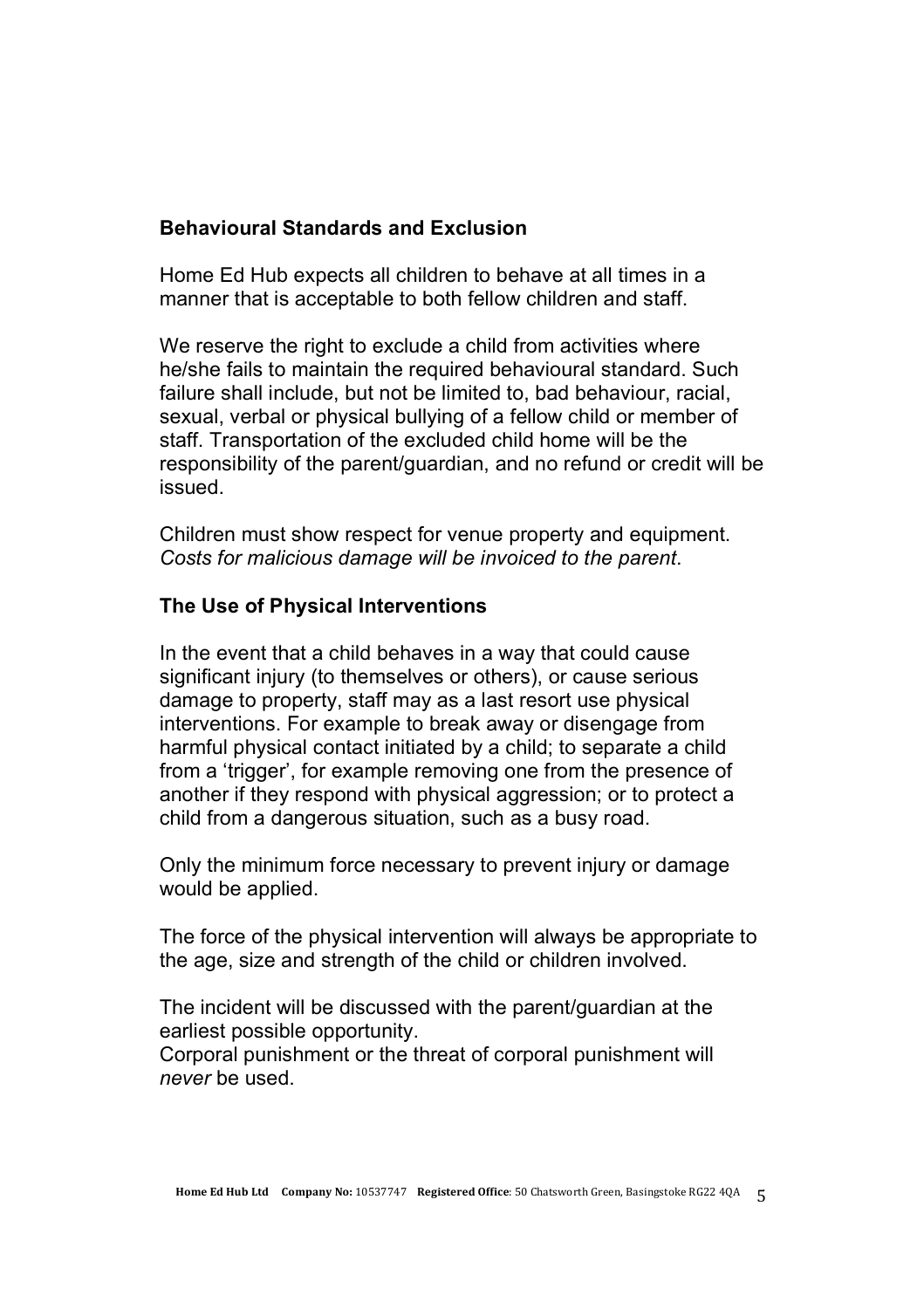## **Health and Safety**

It is your responsibility to inform us at the time of booking of any pre-existing medical, physical or behavioural conditions or medication requirements of any child, so that we can determine whether we are able to provide for the child's specific needs. We regret that we are unable to accommodate the complex special needs of children requiring individual care, although they are welcome to attend with their carer.

## - **Medical Conditions and Allergies**

The parent/guardian must state on the booking form any medical condition or allergies their child has, or any relevant background information that Home Ed Hub staff may need to be aware of while their child is attending an activity. We would ask parents to contact Home Ed Hub in advance to discuss any individual requirements.

## - **Medication**

Home Ed Hub will not administer medication (*except EpiPens when specific permission has been provided*). If the child is ill enough to require medication they should be kept at home. If the child requires prescription medication for a chronic condition the child should be able to self-administer (for example an asthma inhaler).

## - **Emergency First Aid**

First Aid will be administered to children in the event of an accident while under our care. If the accident is serious, we may need to call the emergency services. The parent/guardian gives consent for emergency medical or dental treatment.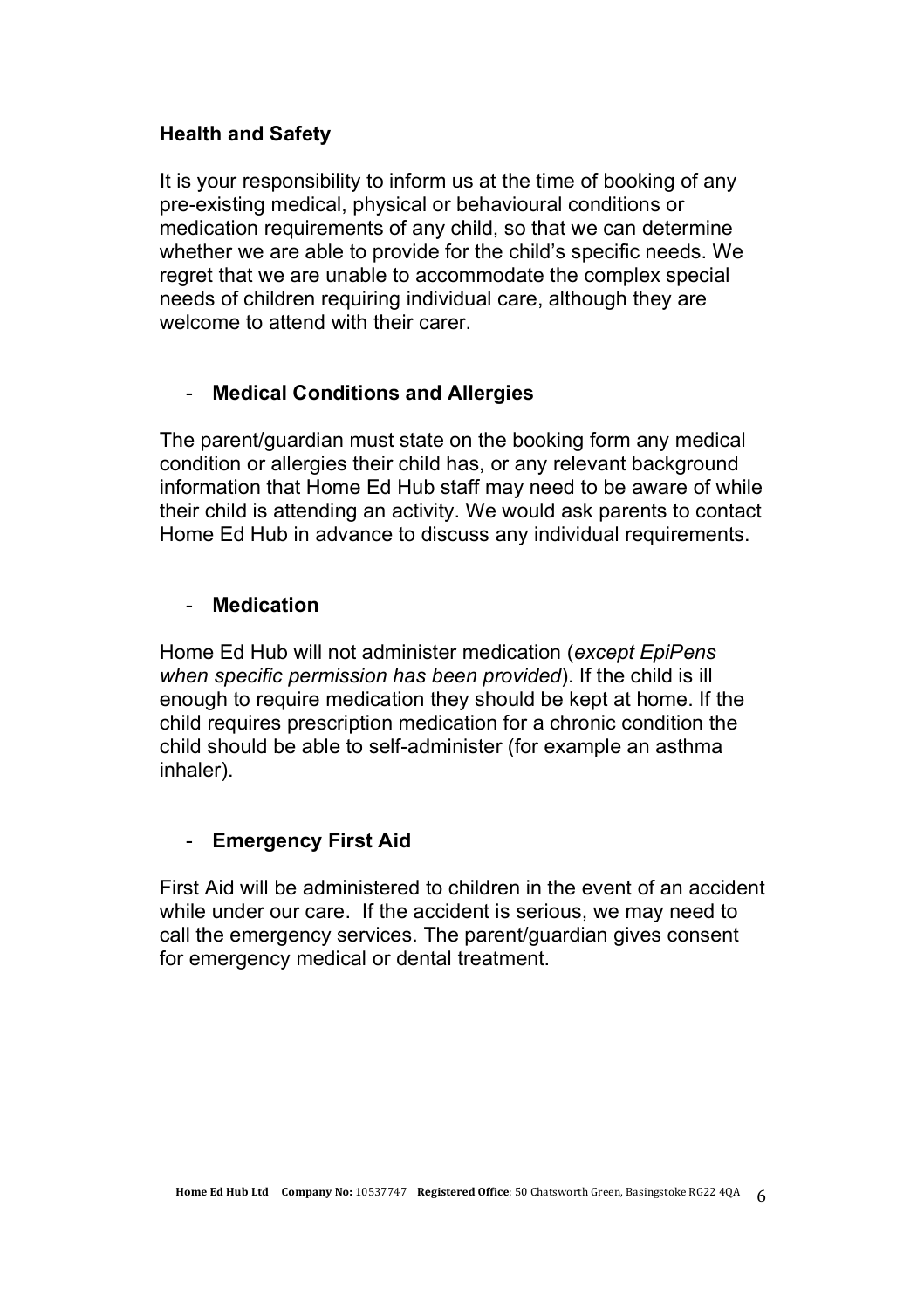# - **Dealing with blood and body fluids**

Blood, vomit, urine and faeces will be cleaned up immediately and disposed of safely by double bagging the waste and removing it from the premises. When they are dealing with body fluids, staff will wear personal protective clothing (disposable plastic gloves / aprons) and will wash themselves thoroughly afterwards. Soiled children's clothing will be bagged to go home – staff will not rinse it.

Children will be kept away from the affected area until the incident has been dealt with fully.

Staff at Home Ed Hub will maintain high standards of personal hygiene, and will take all practical steps to prevent and control the spread of infection.

# - **Child Protection and Safeguarding**

Home Ed Hub staff have a duty to act if they suspect a child in their care may be suffering from abuse or if a child makes a disclosure about abuse. In such an event the member of staff will follow the procedures in our detailed "Child Protection and Safeguarding Policy". The full policy is available to view online at: http://www.homeedhub.com/extended-policies

If a parent or guardian arrives to collect a child and it is deemed that they are intoxicated with either drugs or alcohol – or in any other way deemed to pose a danger to the child - the manager will telephone the emergency contact and make arrangements for the child to be collected by them. If the parent/guardian becomes abusive the police may be called as well as social services. At all times, our priority will be to keep the children and ourselves safe.

# **Lost Property**

Please ensure that children do not bring valuable belongings when attending Home Ed Hub activities as we cannot take responsibility for them.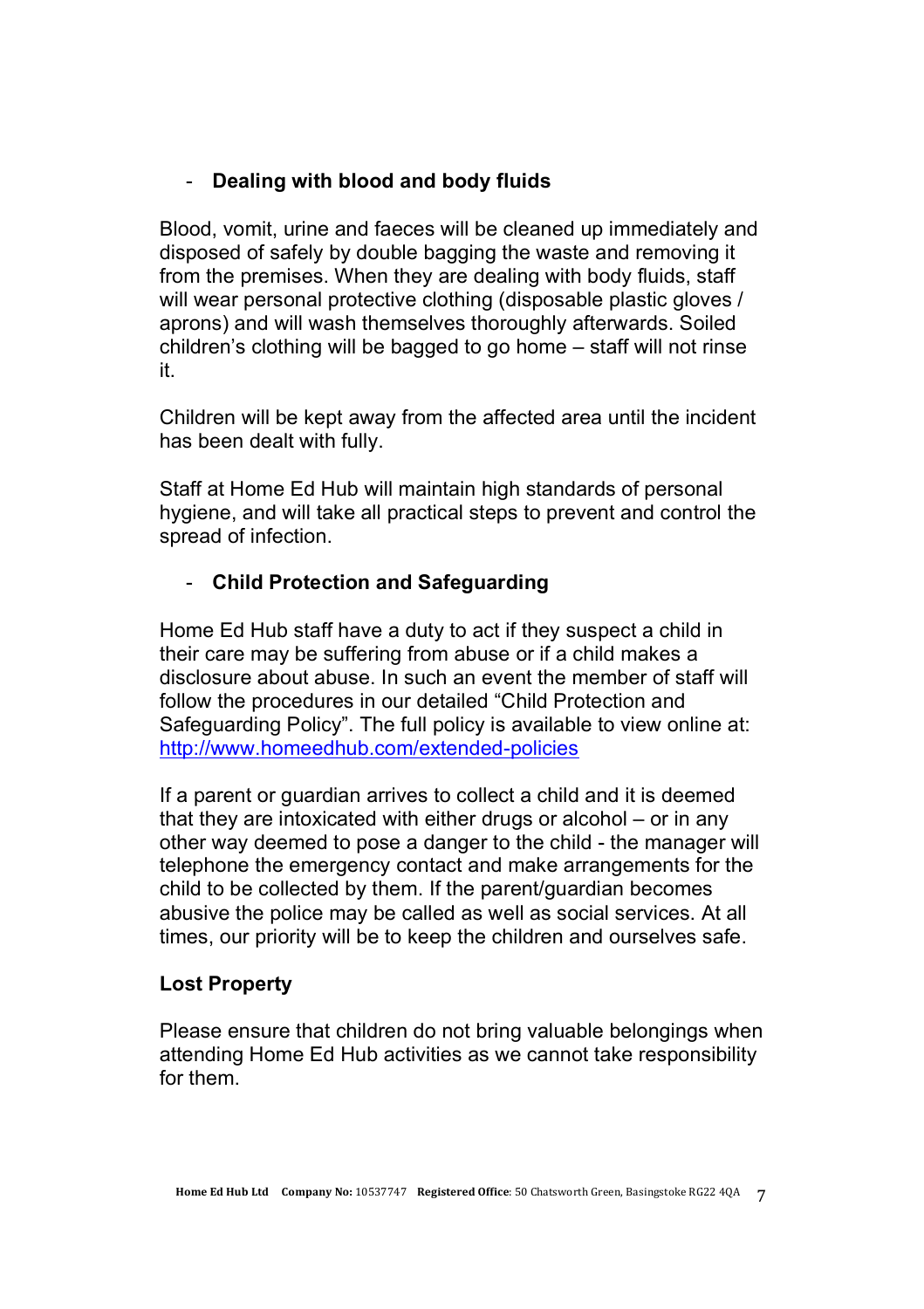# **Photography**

From time to time we take photographs at our activities that may be used for marketing and promotional purposes. Photographs of children enjoying our activities add interest to articles, and also enable parents to 'see' what their children have been doing. Full names will never be divulged. If you would rather your child was not included in any photographs, we must be informed in writing either at the time of booking by selecting to opt out of this option or in writing before the start of the activity.

## **Liability**

Home Ed Hub Limited (including Saturday Art Club) does not accept liability for loss or damage to property, sickness, personal injury or death of any participants unless directly caused by the proven negligence of the company or its servants. We hold full insurance to protect all parties in the event of a proven liability.

#### **Insurance**

Our Public Liability Insurance covers all children under our care. We also have Employer's Liability Cover for the protection and peace of mind of all staff and volunteers.

## **Mobile Phones and Electronic Devices**

If children bring mobile phones and other electronic devices to our activities they are not to cause a distraction or become a nuisance to others. Inappropriate use will result in confiscation and they will only be returned at the end of the session. Home Ed Hub will not take any responsibility for the damage or loss of any electronic devices that are brought into our activities.

## **Policies and Procedures**

Home Ed Hub policies and procedures are available directly on the website: http://www.homeedhub.com/extended-policies